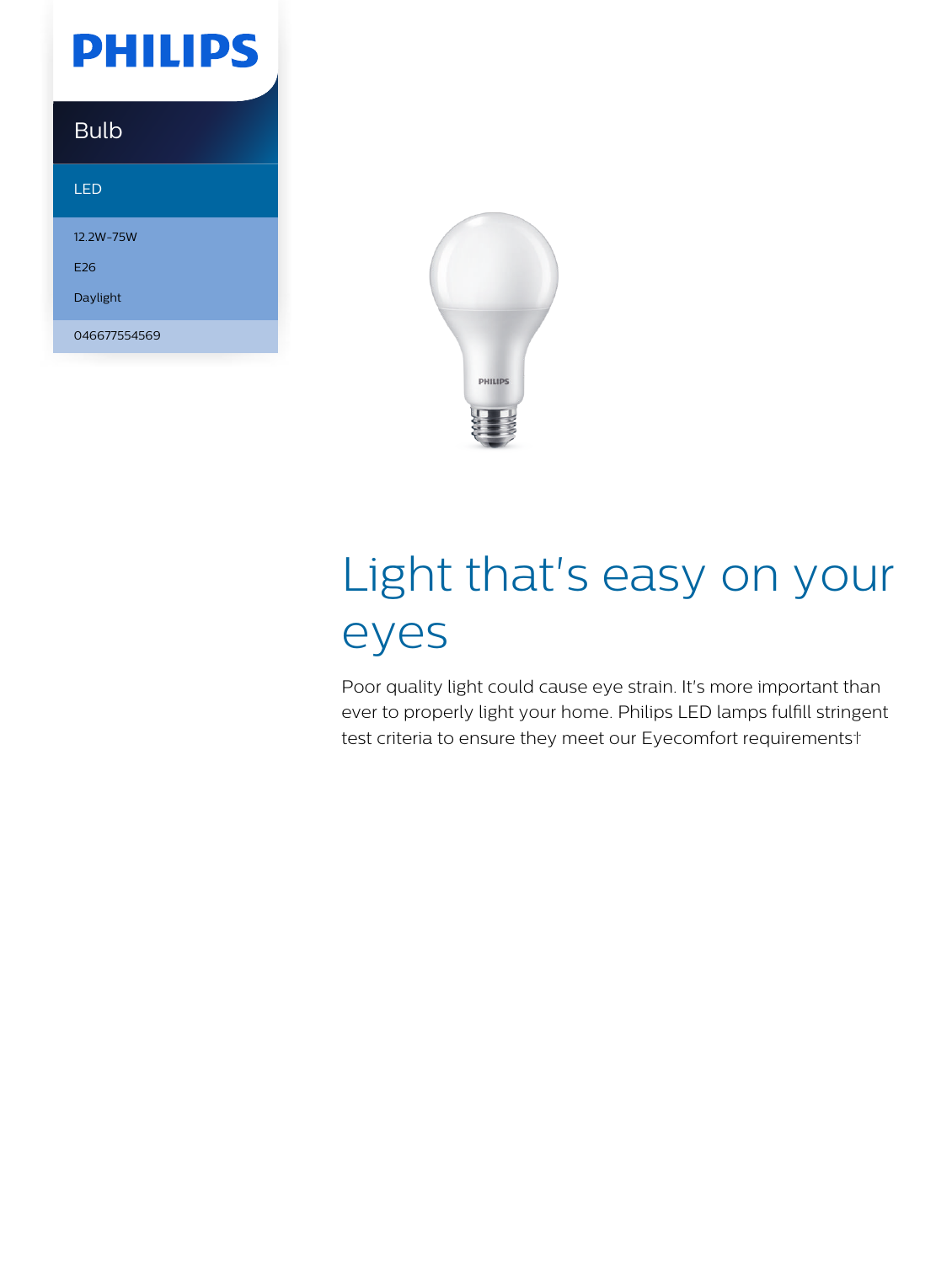## Specifications

#### **Bulb characteristics**

- Dimmable: No
- Intended use: Indoor
- Lamp shape: Non directional bulb
- Socket: E26
- Technology: LED
- Type of glass: Frosted

#### **Bulb dimensions**

- Height: 13.95 cm
- Weight: 0.082 kg
- Width: 7.75 cm

#### **Durability**

- Average life (at 2.7 hrs/day): 11 year(s)
- Lumen maintenance factor: 70%
- Nominal lifetime: 11,000 hour(s)
- Number of switch cycles: 50,000

#### **Light characteristics**

- Beam angle: 210 degree(s)
- Color consistency: 4SDCM
- Color rendering index (CRI): 90
- Color temperature: 5000 K
- Light Color Category: Daylight
- Nominal luminous flux: 1100 lumen
- Starting time: <0.5 s
- Warm-up time to 60% light: Instant full light

#### **Miscellaneous**

• EyeComfort: Yes

#### **Other characteristics**

- Lamp current: 145 mA
- Efficacy: 90 lm/W

#### **Packaging information**

- EAN: 046677554569
- EOC: 554568
- Product title: 12.2A21/LED/950/P/E26/ND 4/2FB T20

#### **Power consumption**

- Power factor: >0.7
- Voltage: 120 V
- Wattage: 12.2 W
- Wattage equivalent: 75 W

#### **Rated values**

- Rated beam angle: 210 degree(s)
- Rated lifetime: 11,000 hour(s)
- Rated luminous flux: 1100 lumen
- Rated power: 12.2 W

#### **Bulb characteristics**

- EAN/UPC product: 046677554569
- Rated beam angle: 210 degree(s)
- Height: 13.95 cm
- Average life (at 2.7 hrs/day): 11 year(s)
- Beam angle: 210 degree(s)
- Lamp current: 145 mA
- Net weight: 0.200 kg
- Rated lifetime: 11,000 hour(s)
- Intended use: Indoor
- Weight: 0.082 kg
- Lumen maintenance factor: 70%
- Color consistency: 4SDCM
- Gross weight: 0.243 kg
- EAN: 046677554569
- Rated luminous flux: 1100 lumen
- Lamp shape: Non directional bulb
- Width: 7.75 cm
- Color rendering index (CRI): 90
- Height: 14.800 cm
- EOC: 554568
- Socket: E26
- Number of switch cycles: 50,000
- Color temperature: 5000 K
- EyeComfort: Yes
- Length: 7.800 cm
- Product title:
- 12.2A21/LED/950/P/E26/ND 4/2FB T<sub>20</sub>
- Power factor: >0.7
- Rated power: 12.2 W
- Technology: LED
- Light Color Category: Daylight
- Width: 12.600 cm
- Voltage: 120 V
- Type of glass: Frosted
- Nominal luminous flux: 1100 lumen
- Material number (12NC):
- 929002227533
- Wattage: 12.2 W
- Starting time: <0.5 s
- Wattage equivalent: 75 W
- Warm-up time to 60% light: Instant full light